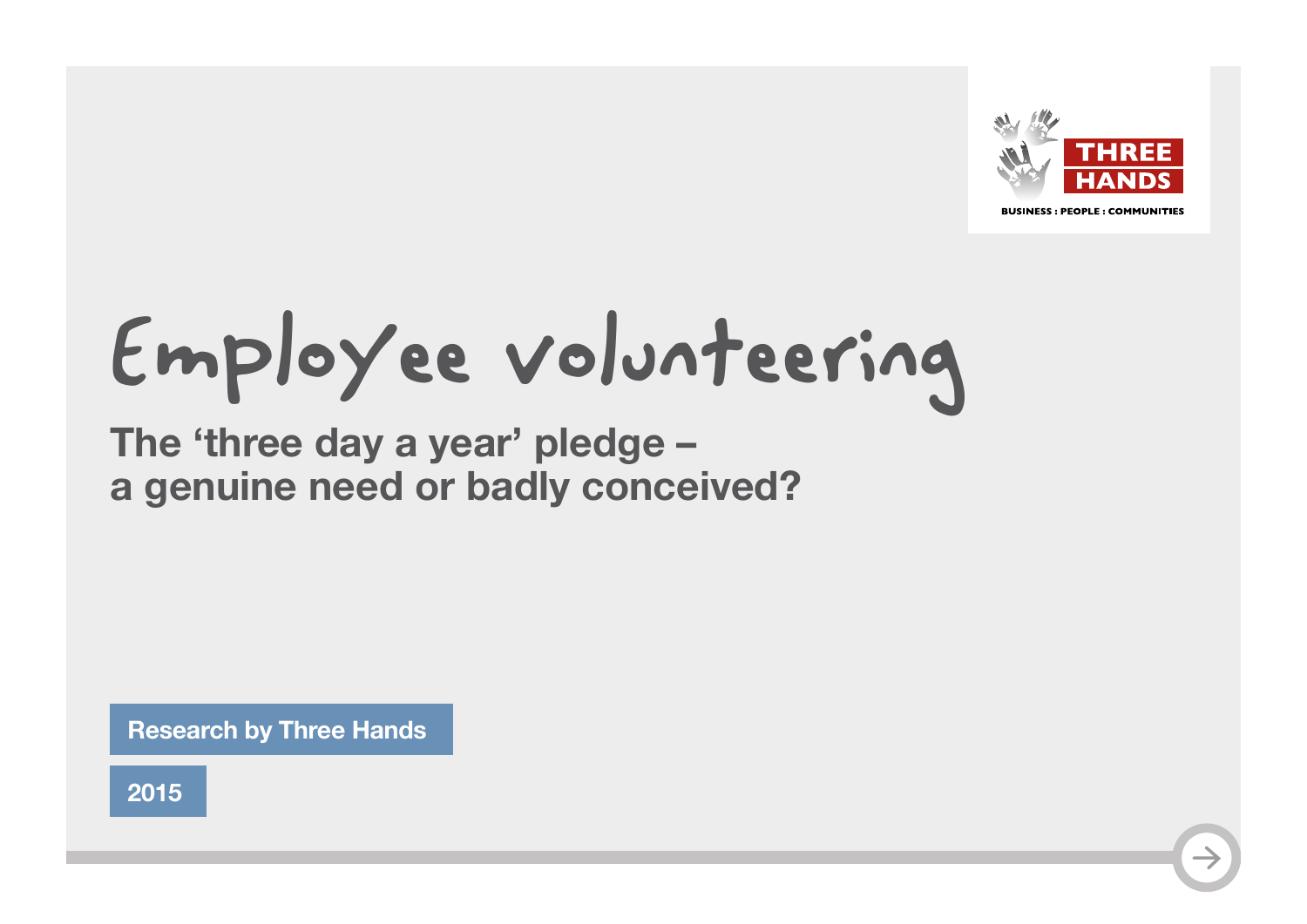## Contents

|                   | 1. Introduction                                                                   | 3                  |
|-------------------|-----------------------------------------------------------------------------------|--------------------|
|                   | 2. Context                                                                        | $\overline{\bf 4}$ |
| 3.                | <b>Highlights</b>                                                                 | 5                  |
|                   | <b>4. Survey Findings</b>                                                         | 6                  |
|                   | Do charities need employee volunteers, and are the right ones getting them?<br>L. | 6                  |
|                   | Are charities getting the support they want?<br>п.                                |                    |
|                   | What differences are there between large and small charities?<br>m.               | 8                  |
|                   | Do charities prefer one-off or ongoing support?<br>IV.                            | 9                  |
|                   | Do charities want more volunteers and can they handle them?<br>$V_{-}$            | 10                 |
|                   | vi. Why do some charities never receive employee volunteers?                      | 11                 |
|                   | vii. Do charities feel obliged to take employee volunteers?                       | 12                 |
|                   | viii. Are charities satisfied with employee volunteers?                           | 13                 |
|                   | 5. Recommendations                                                                | 14                 |
|                   | <b>6. Conclusion</b>                                                              | 15                 |
| <b>Appendices</b> |                                                                                   | 16                 |

**2**

 $\rightarrow$ 

 $\bigodot$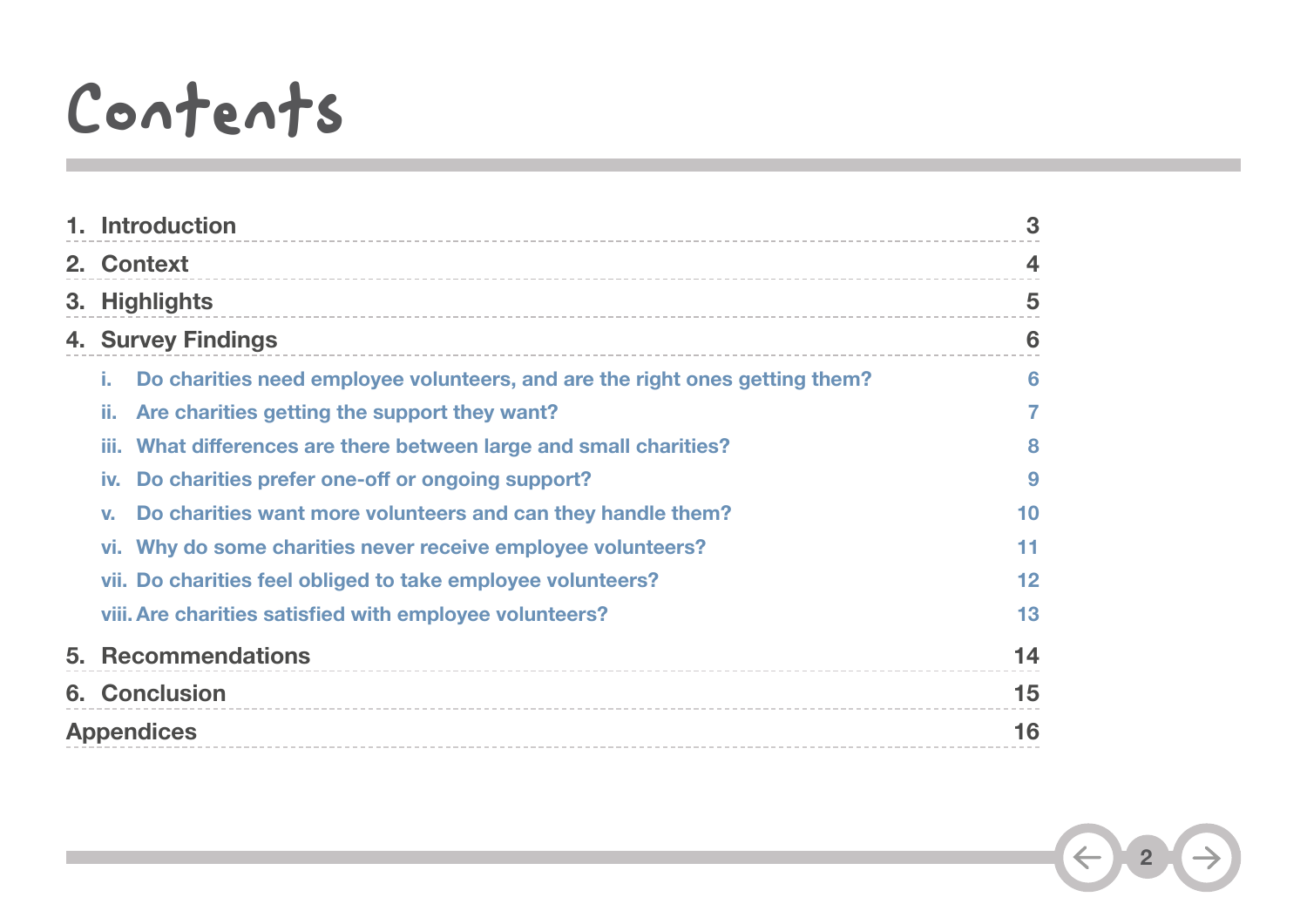## <span id="page-2-0"></span>1. Introduction

During the General Election of 2015, the Conservative Party pledged to give employees three days off for volunteering: *"A Conservative government would offer up to 15 million workers three days' paid leave a year for volunteering. Under the party's plans, a new law would be passed requiring public sector employers and companies with more than 250 employees to give staff up to three days a year to do voluntary work."* (source: [BBC News\)](http://www.bbc.co.uk/news/election-2015-32243680)

Despite some initial uncertainty about the pledge going ahead (it now sounds like it will! S[ee Appendix 1](#page-15-0)), we wanted to know if dramatic increases in employee volunteering – on the surface a welcome development – would genuinely benefit charities. We were particularly interested in:

- Charities' views of employee volunteering, irrespective of the pledge
- Whether charities want or need more volunteers from business
- What types of volunteering are, and would be, of most value to charities
- Charities' capacity to receive and manage more volunteers

To gather charities' views we conducted a survey that was completed by 111 local, regional and national non-profits of various sizes, and we carried out in-depth interviews with five of them (see [Appendix 2](#page-15-0)).

**We define employee volunteering as activities designed to benefit non-profit organisations by individual or groups of employees during paid worktime, which may be organised by their employer. It may be one-off or ongoing, and skilled (for example, sharing business skills) or unskilled (for example, manual work). See** [Appendix 3](#page-16-0) **for a model.**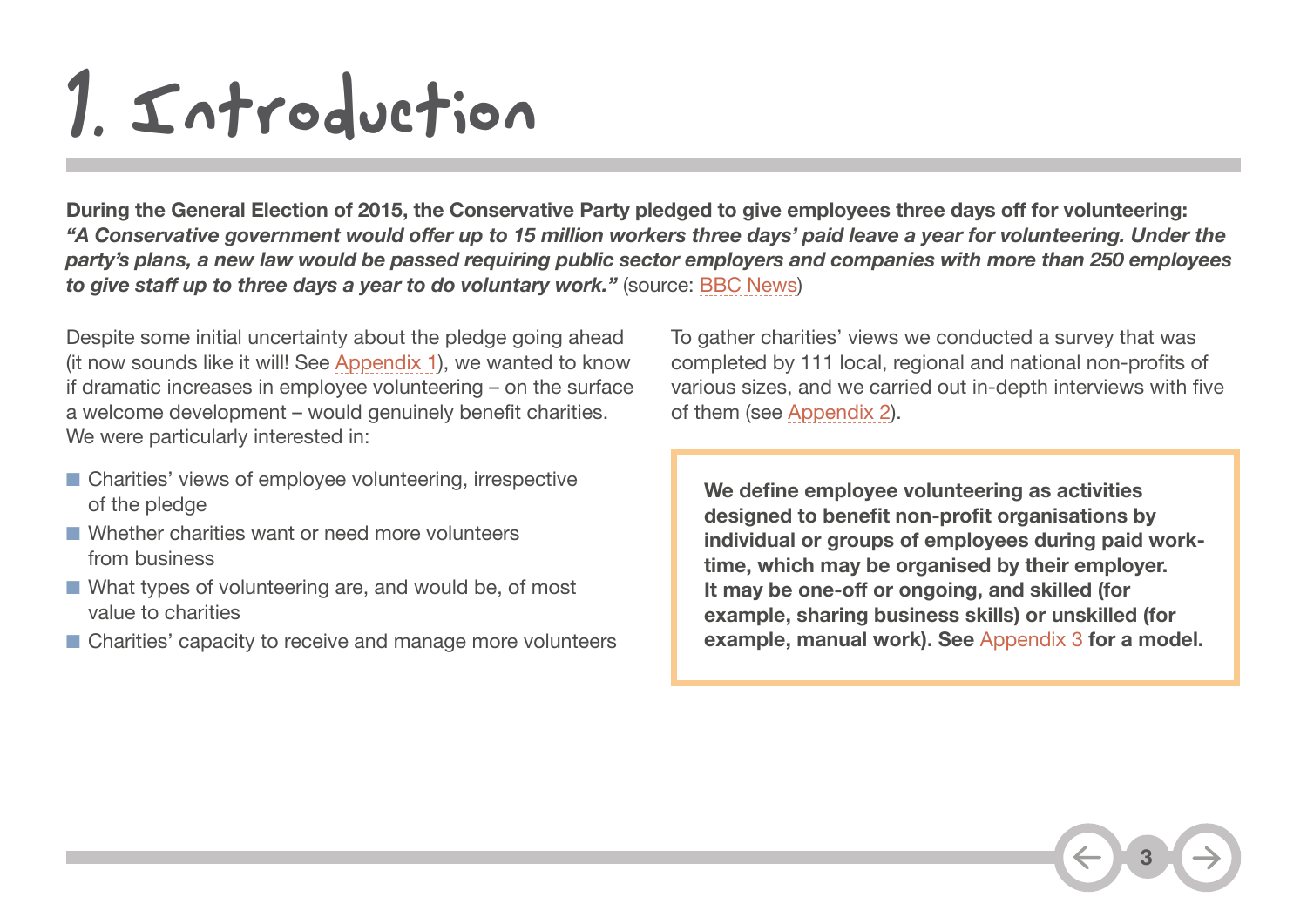## <span id="page-3-0"></span>2. Context



## **Tackling diverse social issues**



#### **Receiving volunteers...**

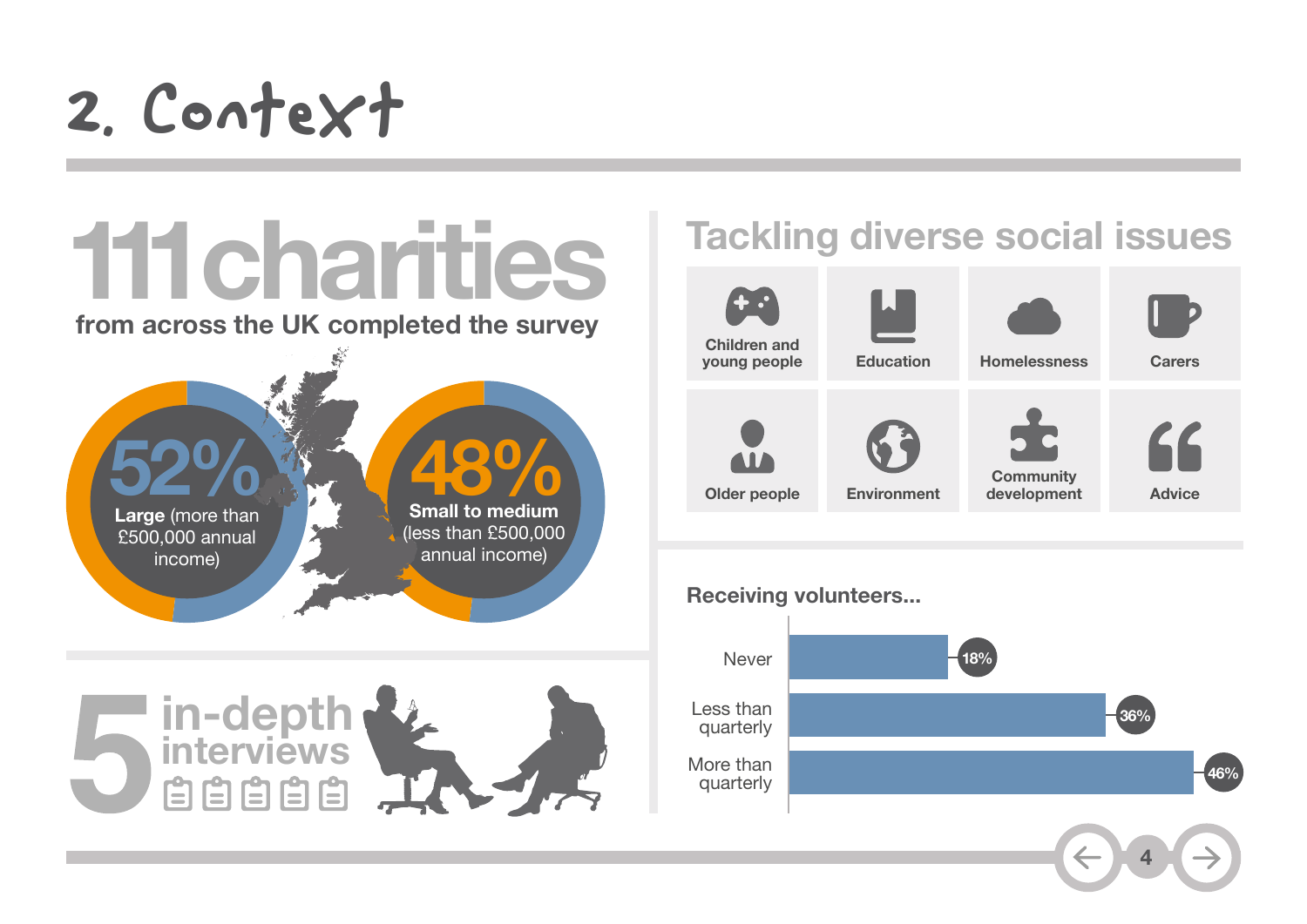# <span id="page-4-0"></span>3. Highlights

**The most significant findings for companies offering employee volunteering were:**



**Over 80%** of charities have a **genuine 80% 42%need** for employee volunteers Need **Apple Obliged** 



**Many** charities sometimes feel **obliged** to accept volunteers from corporate organisations

**68%** More

**68%** charities would **benefit from more** employee volunteers



# **More Capacity**

**34%** of these say they **don't** have the **capacity** to manage more

There are **discrepancies** between the types of employee volunteering charities **receive**, and what they would find **most useful**



Charities' strong preference is for **skilled** volunteering, on an **ongoing** basis

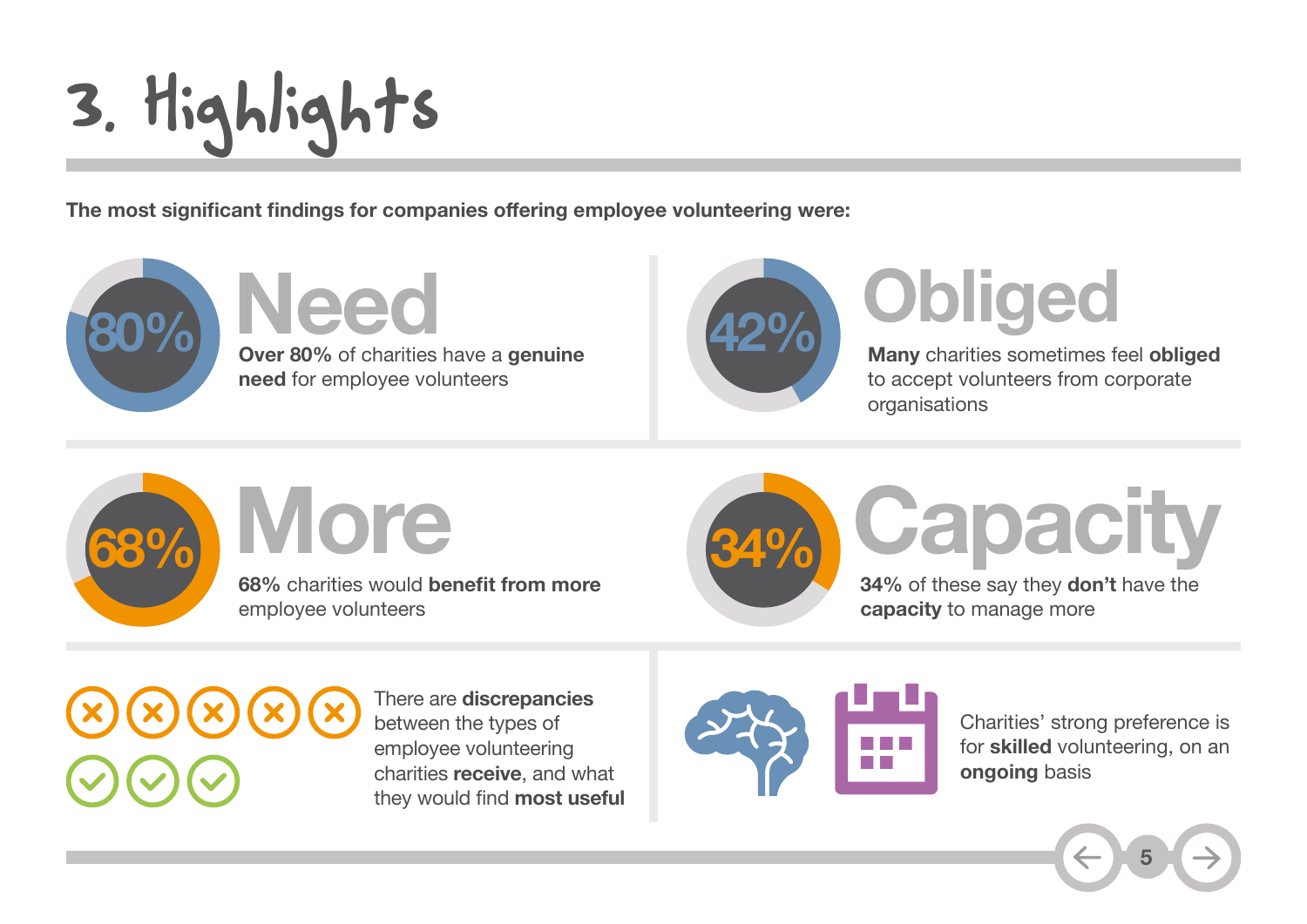# <span id="page-5-0"></span>4. Survey Findings

## **i. Do charities need employee volunteers, and are the right ones getting them?**

**There are discrepancies between the charities that are receiving volunteers and the charities that want them:**

**Our charity has a genuine need for employee volunteers**



- The **vast majority** of charities (82%) have a **genuine need** for employee volunteers...
- ... and 82% of charities **receive employee volunteers** but these are not always the same charities!
	- 10% of charities that need employee volunteers don't receive any
	- 70% of those who don't need them do!

#### *"To have an external eye from the private sector really enhanced what we are doing."*

**Martin Broad, Boscombe Independent Advice Centre (BIAC)**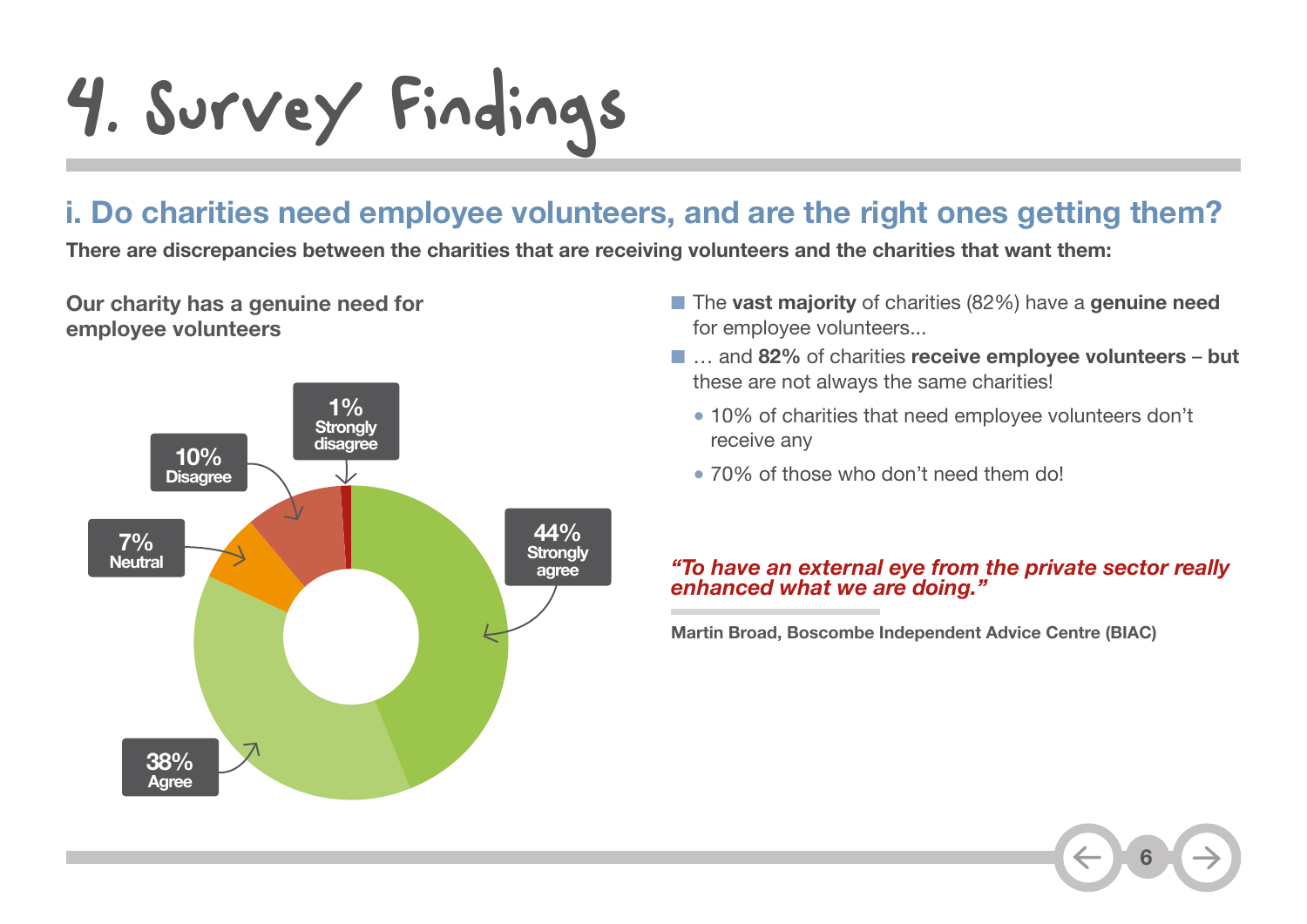## <span id="page-6-0"></span>**ii. Are charities getting the support they want?**

**There are some discrepancies between the support charities want, and what they receive:**

#### **Support charities want from employee volunteers vs. support they receive**



*"Pro bono support is incredibly valuable, for example it enables us to offer legal advice to families who would never otherwise be able to pay for it."*

The biggest discrepancies are:

- **Fundraising** is the support charities most want; **less than half** the charities who want it get it
- **The most common** type of support given is **unskilled team projects**, however **less than a third** of charities **want** this
- Charities want **much more** mentoring and **coaching** for their **staff**

In other areas there is a good match between what charities want and what businesses are providing.



**7**

**Josie Allan, Missing People**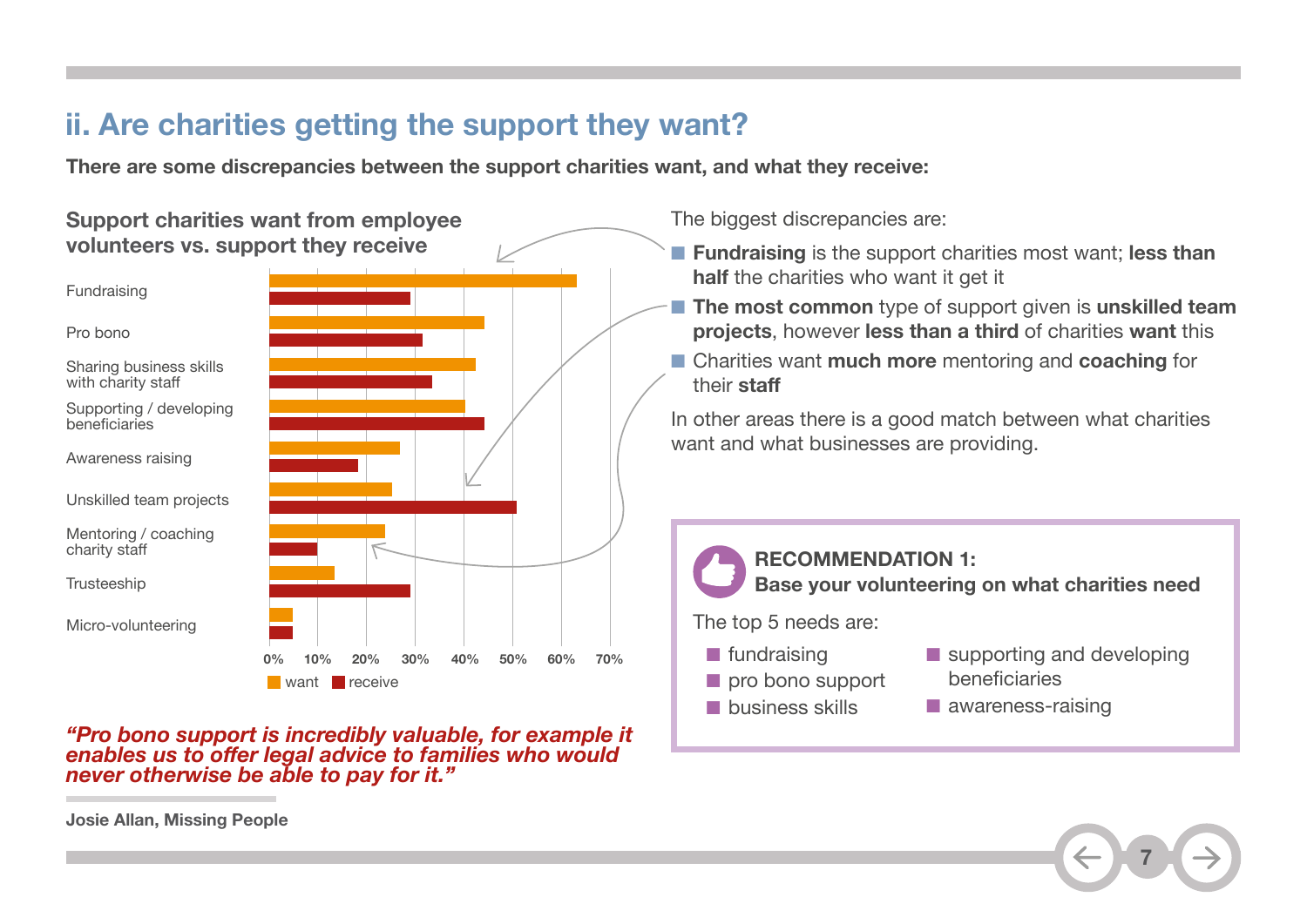## <span id="page-7-0"></span>**iii. What differences are there between large and small charities?**

**Size made little difference to charities' responses, except in relation to fundraising:**

**% of charities receiving fundraising support from employee volunteers**



'Fundraising *support*' is help to generate funding (not *providing* funding direct from the business or corporate foundation).

- **Large** charities receive more **ongoing** support with fundraising
- **Smaller** charities tend to receive **one-off** fundraising support

This might be due to the potential for **larger charities** to secure **'Charity of the Year'** type partnerships.

Three Hands<br>Insight

Fundraising for a charity may not be "strategic" for a business, when compared with skills-based volunteering which enables employees to, for example, learn about pertinent social issues and develop work-relevant skills. However, there is no reason why a good community engagement strategy cannot encompass both types of activity (see our [Community Investment Model](http://www.threehands.co.uk/resources/documents/Three-Hands---a-new-model-for-community-engagement-2015.pdf) for more on how to develop an effective community engagement strategy).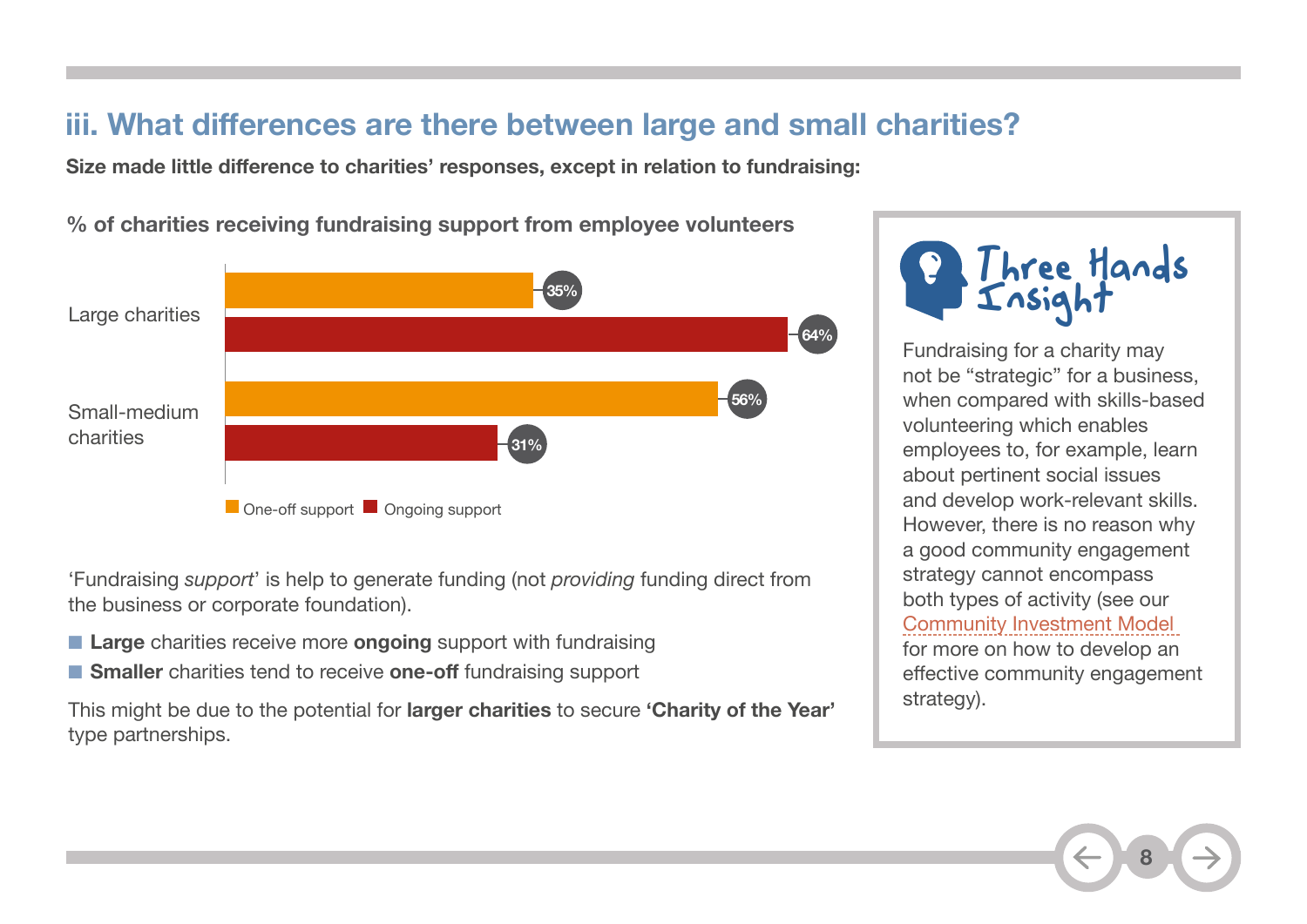## <span id="page-8-0"></span>**iv. Do charities prefer one-off or ongoing support?**

Overall charities expressed a strong preference for ongoing support over one-off support in relation to all types **of volunteering.**



- There is a relatively **equal** split between **ongoing** support and **oneoff** support
- Charities are more than **three times** as likely to **want ongoing support**





Employers often look for oneoff, one day team projects – but charities want and need volunteers to commit on an ongoing basis to carry out skilled activities such as awareness-raising campaigns, mentoring and business skills sharing. These can be highly meaningful volunteering activities that can also provide learning experiences for volunteers – and businesses have an opportunity to promote them as such.

*"Skills-based volunteering, for example an advertising company coming in to brainstorm with our team is great, however, putting it into practice is much more valuable."*



**The world is getting tougher for charities**

- Government funding continues to shrink
- There is a shift towards payment by results
- High profile scandals are damaging the sector's reputation
- Fundraising is under scrutiny and increased regulation is likely

In this environment, it is more important than ever for charities that employee volunteering responds to genuine needs, is sensitive to charities' resource constraints, and makes a tangible difference.

**9**

**Josie Allan, Missing People**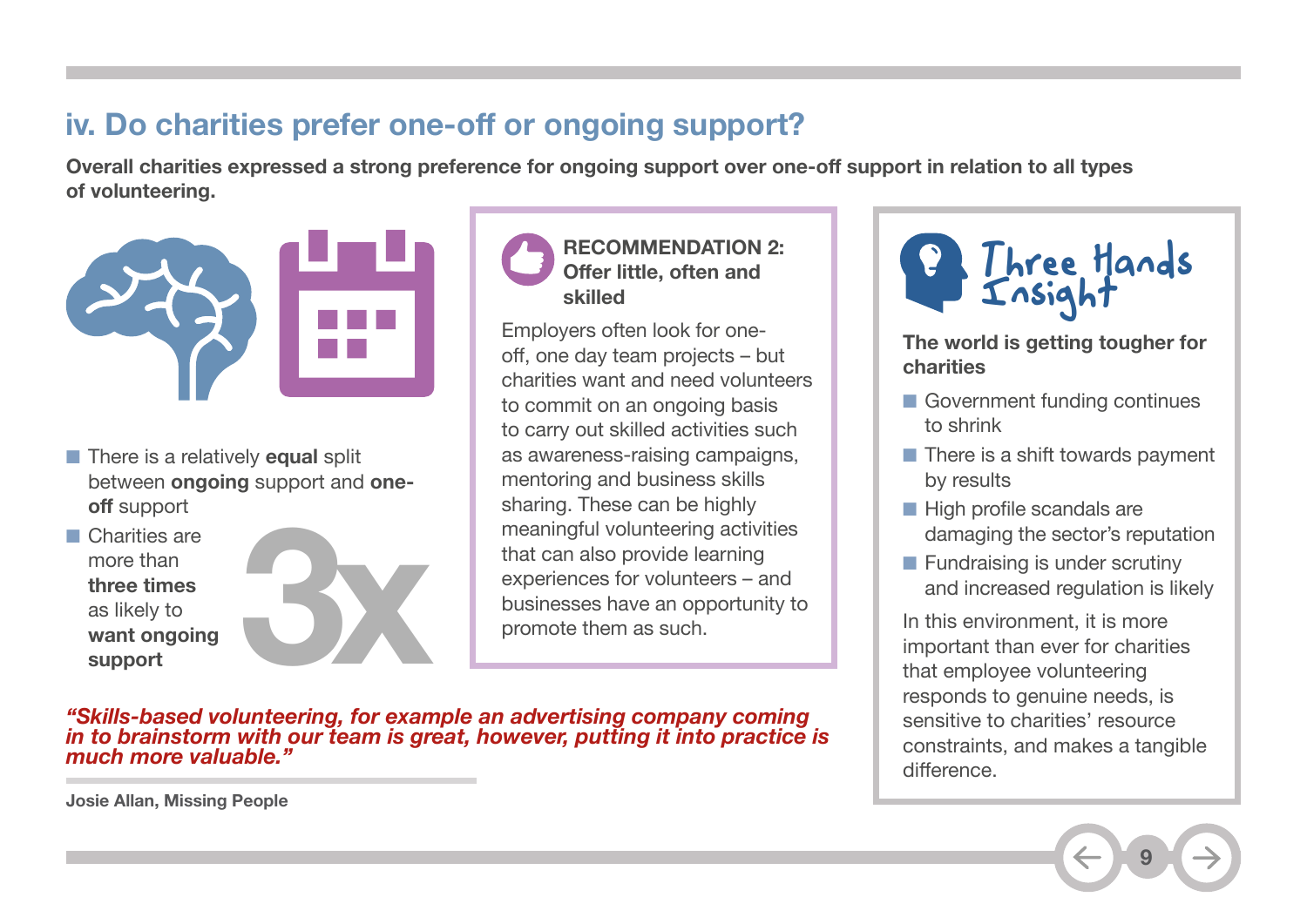### <span id="page-9-0"></span>**v.Do charities want more volunteers and can they handle them?**

**Many charities want more volunteers, however they do not all have the capacity to manage them:**



It is easy to assume that charities simply want support, however businesses need to consider what we call charities' "capacity to receive".

*"There's definitely a difference between going to a business for support when you need it (e.g. with marketing, legal advice etc) and trying to accommodate a team of employees into your everyday activities. We only have a staff team of 6 (with only 3 in any once place) and so opportunities are fairly limited."*

#### *"We are a fairly small team so cannot manage as many volunteers as we would like to."*

**Survey respondent**

**RECOMMENDATION 3: Ensure the charity has the "capacity to receive"**

Many charities highlight the costs of organising employee volunteering. At Three Hands we encourage them only to take on volunteers when the benefits are sure to outweigh these costs. Understand the resources the charity has to take on your volunteers – and if you or they have doubts, think again about whether or not to go ahead.

**10**

**Survey respondent**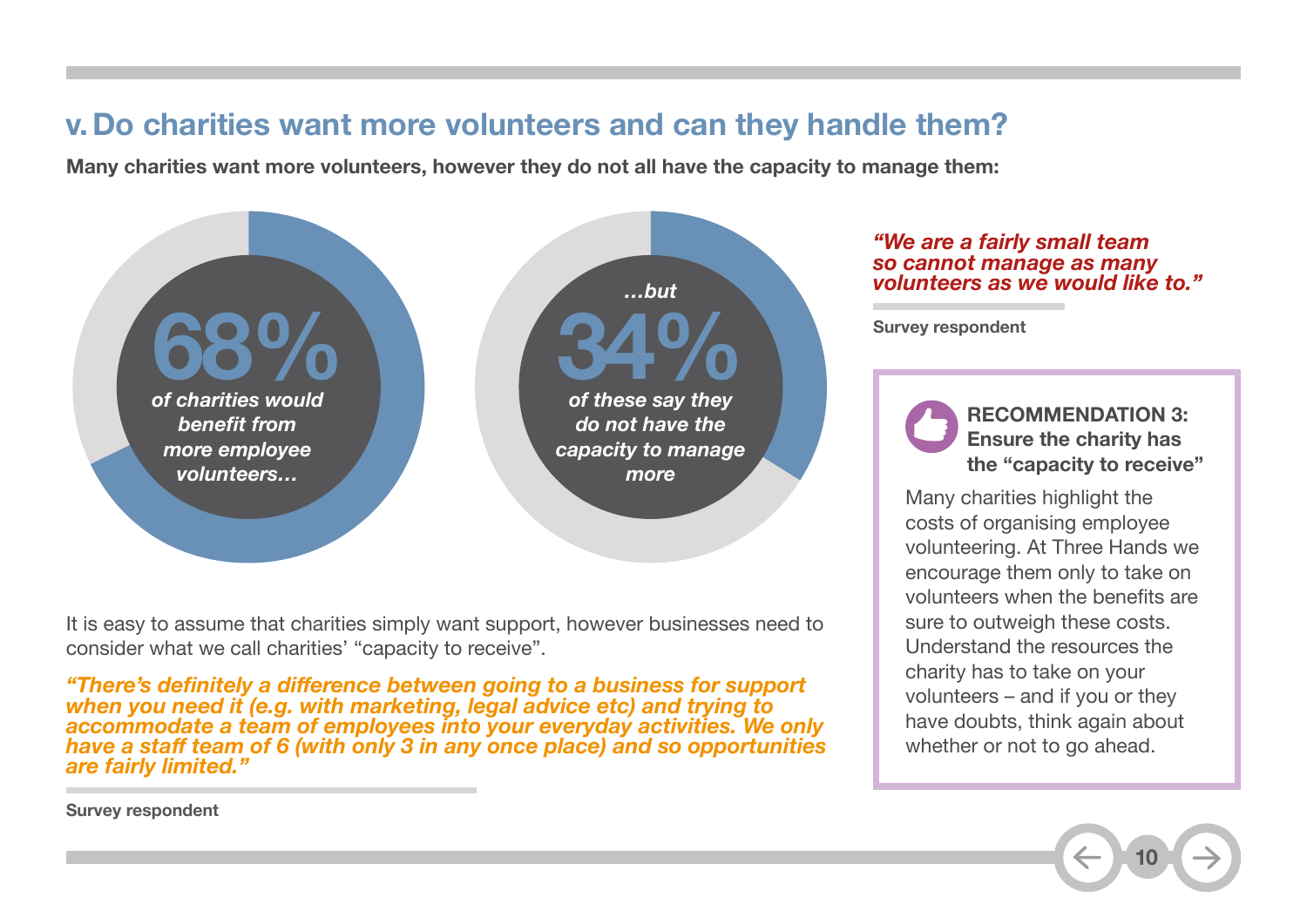### <span id="page-10-0"></span>**vi. Why do some charities never receive employee volunteers?**

**18% of charities never receive employee volunteers. Smaller charities are three times less likely to because:**



- They **lack** the **capacity** to manage it
- Employee volunteers are **not best-placed** to provide the support they need (e.g. if they require highly trained, long-term volunteers)
- Some charities have **no relationships with businesses**, and don't know how to initiate them

*"We have never worked with employee volunteers, we would have to choose the right opportunities for them very carefully. I would like to know from businesses what their interests are."*

**Sharon Moncrieff, Carers Link East Dunbartonshire**



It may sound obvious, but there is no 'one size fits all' for employee volunteering:

- Some charities welcome all the volunteers they can find
- Some have all the volunteers they need
- Others don't want volunteers at all
- Some need specialists
- Others want employee volunteers but don't know how to get them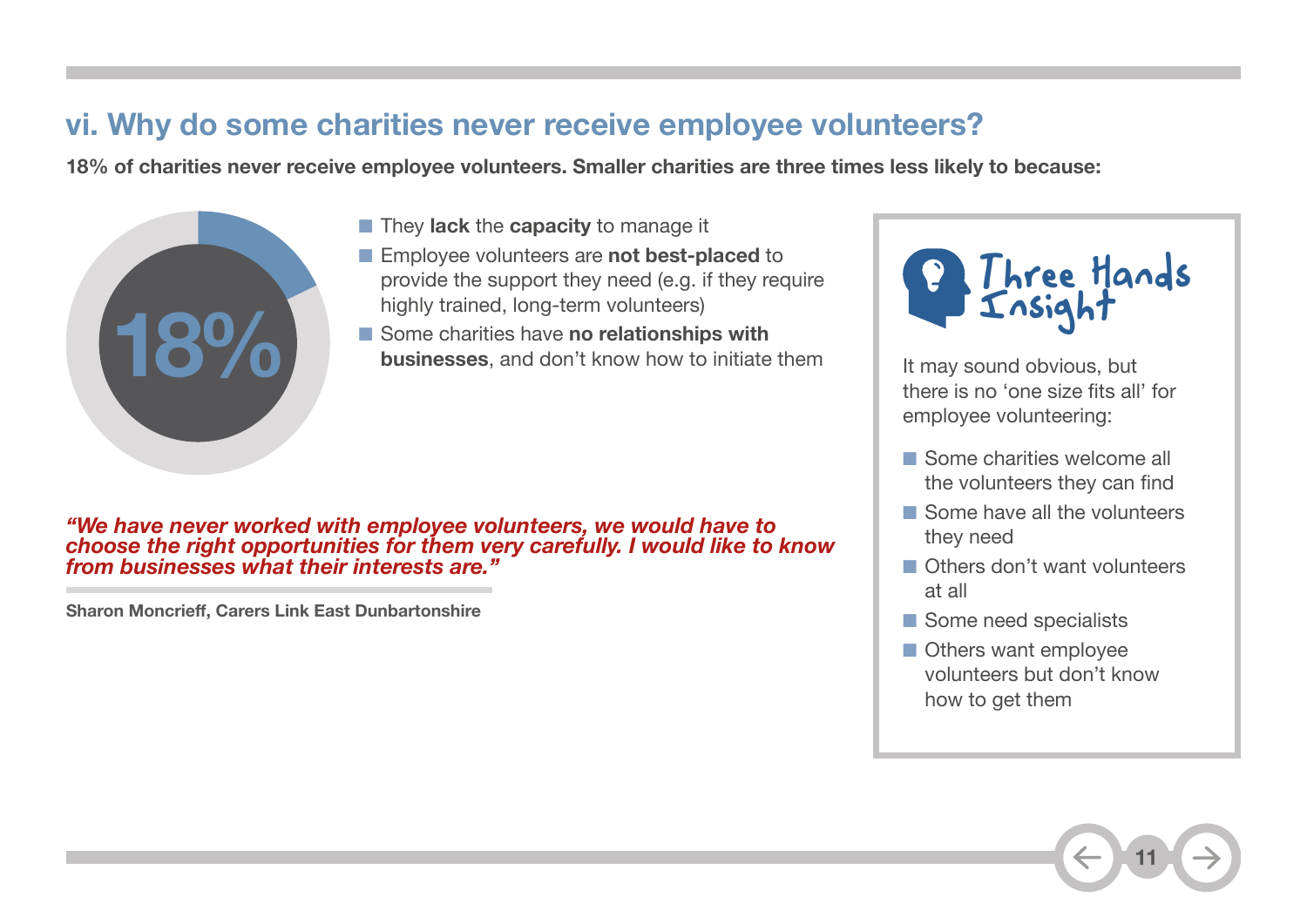### <span id="page-11-0"></span>**vii. Do charities feel obliged to take employee volunteers?**

**Over half of charities who take on employee volunteers sometimes feel obliged to.**



- Some charities accept unneeded volunteers in the hope that it will **strengthen their relationship** with a company
- Others worry that refusing requests will affect their **reputation**

*"We sometimes have pressure to receive employee volunteers where it's linked to a bigger relationship (i.e. with a funding opportunity)."* 

**Survey respondent**

*"Sometimes you feel like you have to take up the offer even though it creates more work for the paid staff than it provides in benefits"*

**Survey respondent**

#### **RECOMMENDATION 4: Make sure charities don't feel obliged**

Companies that are 'in need' of volunteering opportunities for their employees – perhaps because they have targets for numbers of volunteers, or because there is a team that has asked for a volunteering opportunity – *should be absolutely certain that the charity partner has a genuine desire to receive the volunteers.*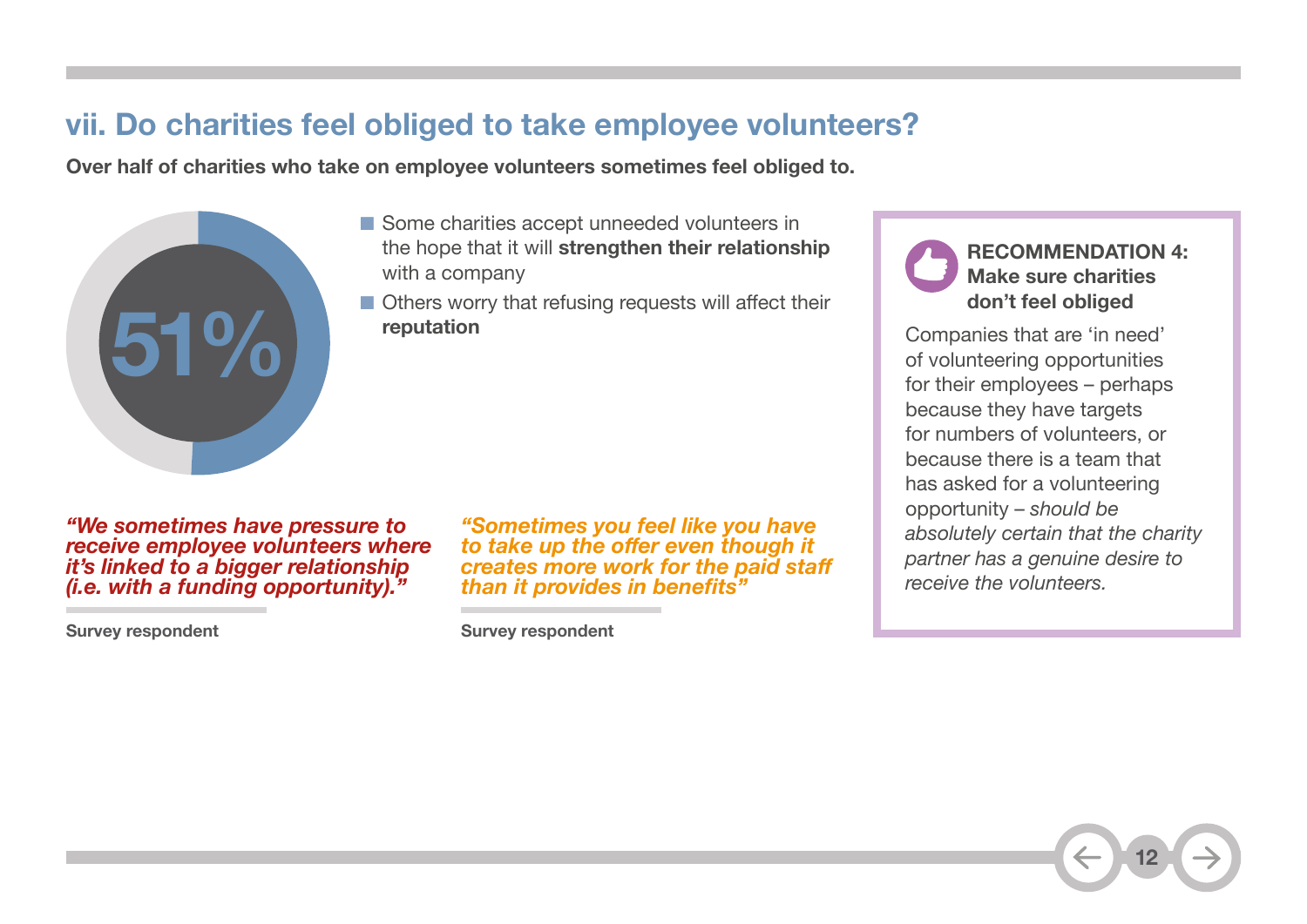## <span id="page-12-0"></span>**viii. Are charities satisfied with employee volunteers?**

Charities appreciate the contributions and enthusiasm of employee volunteers, but only 43% are always satisfied with them.

**43% Always Satisfied 12% Neutral 1% Sometimes Dissatisfied 42% Sometimes satisfied 1% Always Dissatisfied**

**How satisfied are you with employee volunteers?**

Key factors in charities' dissatisfaction include:

- **Poorly organised** projects e.g. cancelling at short notice, volunteers arriving late or unprepared
- Getting a **satisfactory return** on the time they put into managing the project e.g. if volunteers do not complete tasks as expected

#### **RECOMMENDATION 5: Invest time in getting to know potential charity partners**

There are around 200,000 registered charities in the UK; they vary massively in terms of size, activities, objectives, and engagement with businesses. One partner's needs may be very different to the next. Take time to understand what they need and how you can best support them. If you don't have time to do this yourself, get someone else to do it [\(get in touch!](mailto:info%40threehands.co.uk?subject=)).

#### *"Often a lack of budget and an inflexible approach [on the part of the corporate partner] means compromising and extra work from our end."*

**Survey respondent**

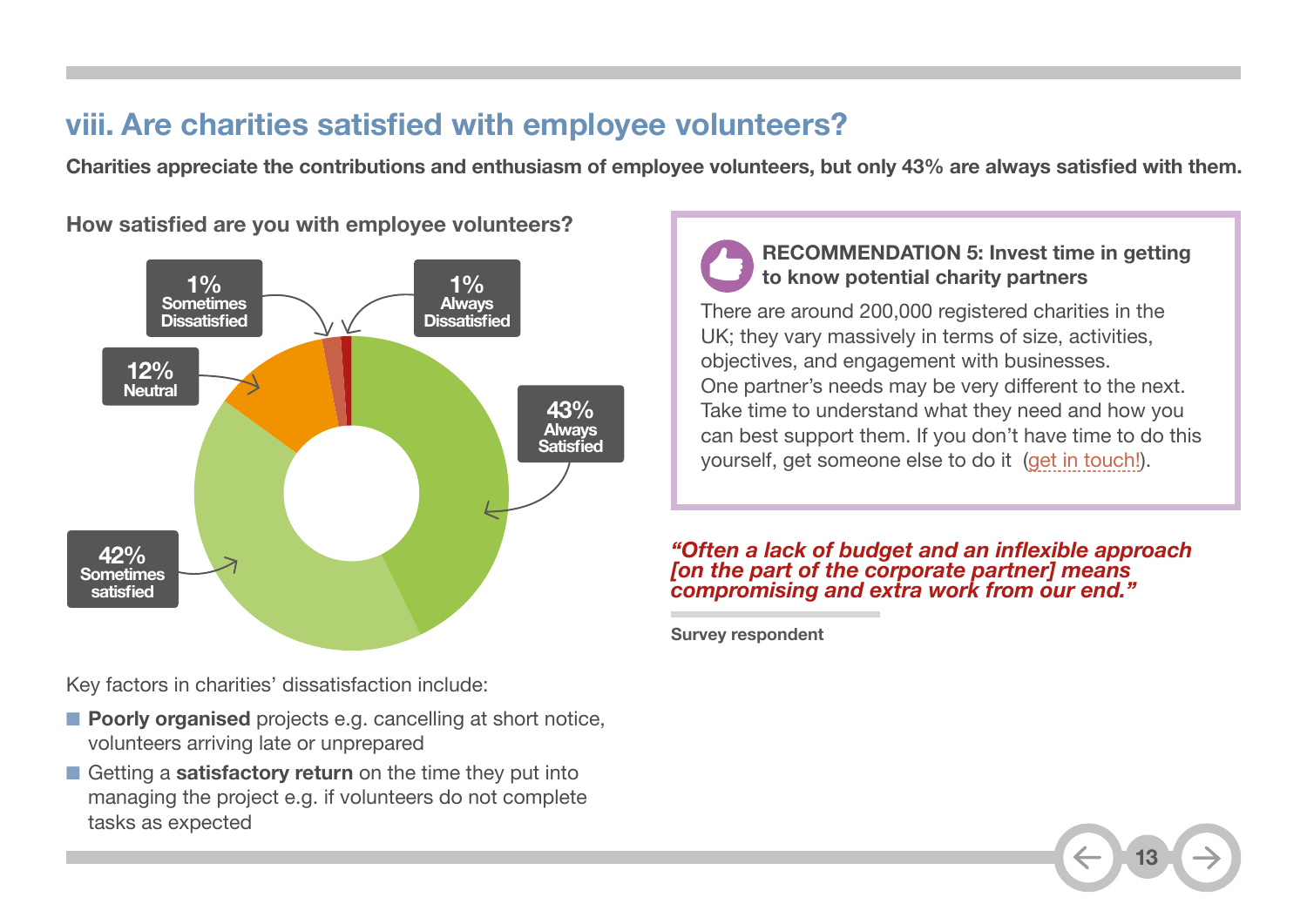## <span id="page-13-0"></span>5. Recommendations

#### **1. Base your volunteering on what charities need**

The top 5 needs are:

- fundraising
- pro bono support
- business skills
- supporting and developing beneficiaries
- awareness-raising

#### **2. Offer little, often and skilled**

Employers often look for one-off, one day team projects – but charities want and need volunteers to commit on an ongoing basis to carry out skilled activities such as awareness-raising campaigns, mentoring and business skills sharing. These can be highly meaningful volunteering activities that can also provide learning experiences for volunteers – and businesses have an opportunity to promote them as such.

#### **3. Ensure the charity has the "capacity to receive"**

Many charities highlight the costs of organising employee volunteering – Three Hands encourages them only to take it on when the benefits outweigh these costs. Understand the resources the charity has to plan volunteering – and if you or they have doubts, think again about whether or not to go ahead.

#### **4. Make sure charities don't feel obliged**

Companies that are 'in need' of volunteering opportunities for their employees – perhaps because they have targets for numbers of volunteers, or because there is a team that has asked for a volunteering opportunity – *should be absolutely certain that the charity partner has a genuine desire to receive the volunteers.* Employers should consider that 42% of the charities surveyed sometimes feel obliged to take on employee volunteers – and ensure that they are not contributing to this trend.

#### **5. Invest time in getting to know potential charity partners**

There are around 200,000 registered charities in the UK; they vary massively in terms of size, activities, objectives, and engagement with businesses. One partner's needs may be very different to the next. Take time to understand what they need and how you can best support them. If you don't have time to do this yourself, get someone else to do it ([get in touch!](mailto:info%40threehands.co.uk?subject=)).

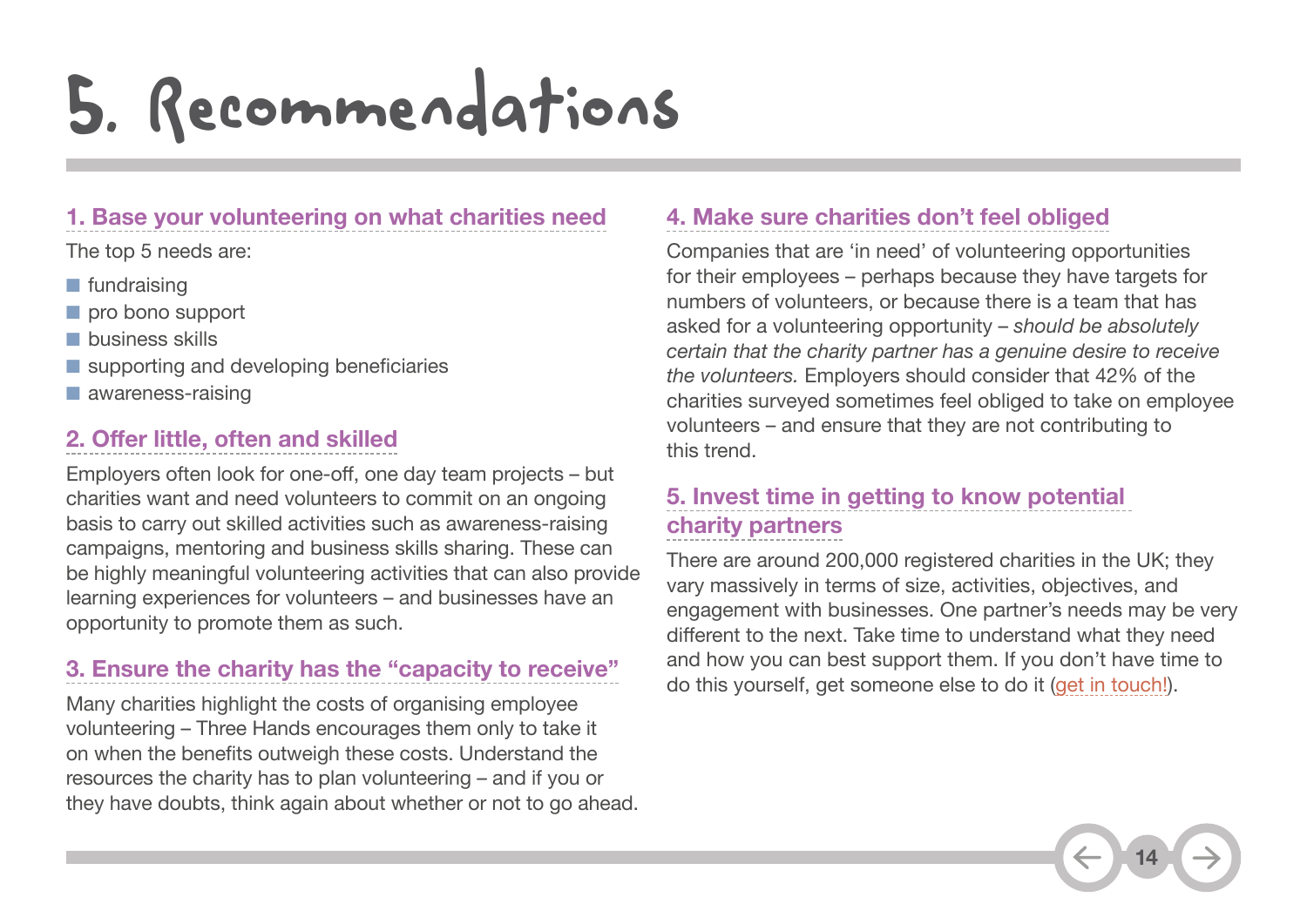## <span id="page-14-0"></span>6. Conclusion

**There is much to be gained from employee volunteering by both charities and businesses, and it should always be a 'win-win' arrangement.** 

However, it is often too easy for a charity to put business wishes before their own needs and accept volunteers to do the wrong type of work, or who they don't have the capacity to manage, or even who they don't need at all. Likewise, it is easy for businesses to simply assume that charities will need their volunteers, whatever they are offering.

Developing an understanding of one another through open, honest relationships can help charities and business to work with each other on a truly equitable basis – and we hope that this report will help businesses by shedding light on charities' views and experiences, and help charities by encouraging them to be frank with businesses about their objectives and concerns.

Our recommendations suggest simple steps which businesses can take to ensure that employee volunteering is a more satisfying and beneficial experience for all involved – whether or not they plan to increase it.

Employee volunteering is just one manifestation of a company's purpose and role in society. It is not only a way to benefit charities, and engage and motivate employees; it can also provide valuable exposure to business-relevant external issues and societal trends. Whatever the motivation for volunteering, mutual benefit needs to be the core value behind it.

**15**

**Natalie Tucker, Project Manager Piers Clark, Intern** Authors: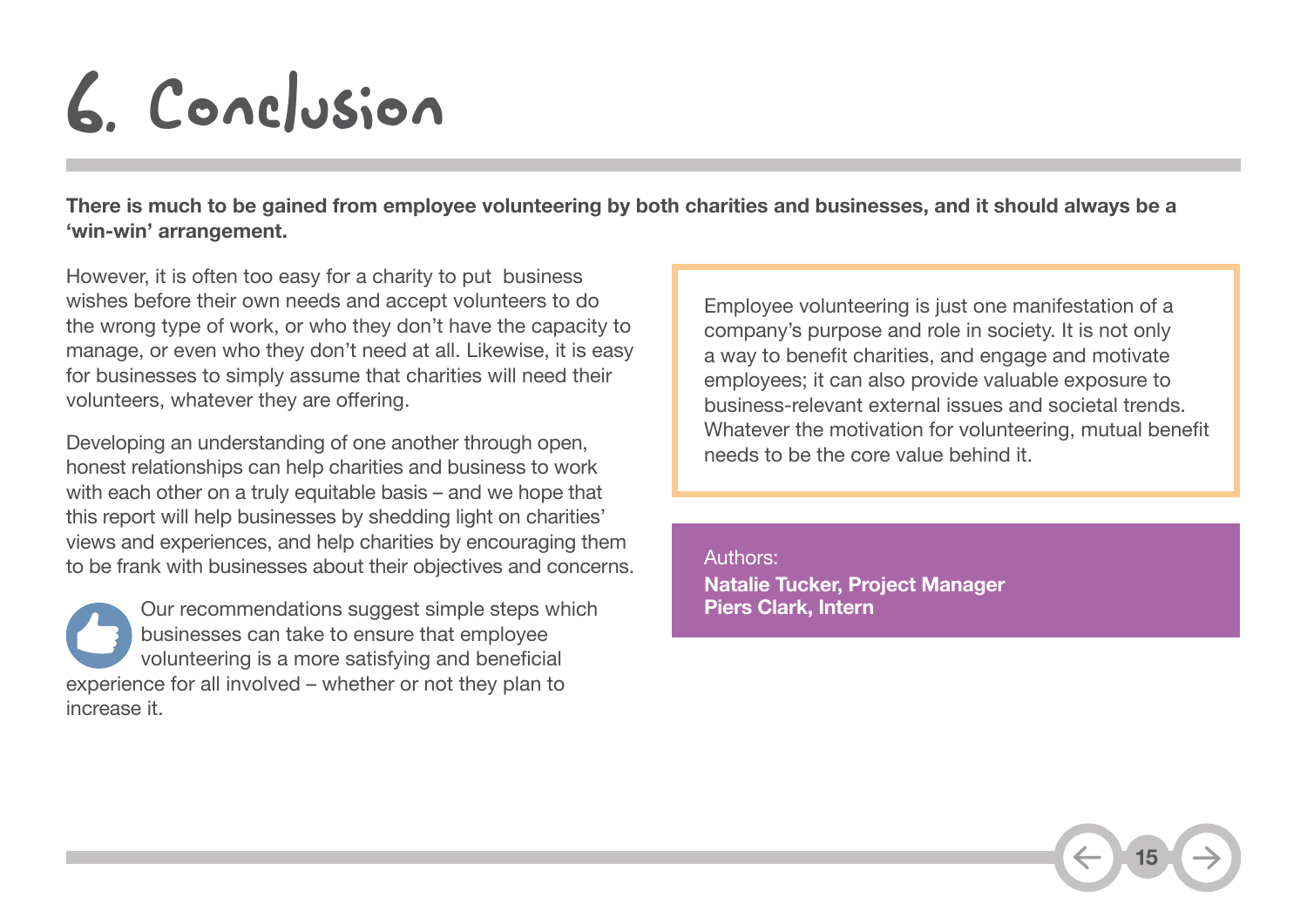# <span id="page-15-0"></span>Appendices

## **Appendix 1**

An [article](http://www.ft.com/cms/s/2c69a4fc-0b9a-11e5-a06e-00144feabdc0,Authorised=false.html?siteedition=uk&_i_location=http%3A%2F%2Fwww.ft.com%2Fcms%2Fs%2F0%2F2c69a4fc-0b9a-11e5-a06e-00144feabdc0.html%3Fsiteedition%3Duk&_i_referer=&classification=conditional_standard&iab=barrier-app#axzz3q34qHgFN) in the Financial Times on 8th June 2015 suggested that the Party's focus had shifted away from the pledge, whilst in a [piece](http://www.huffingtonpost.co.uk/yvette-cooper/election-promises-broken_b_7949232.html) in the Huffington Post on 6th August 2015, Yvette Cooper MP (Labour) cited it as a *"broken promise"* of the new Government. However, in a [speech](https://www.gov.uk/government/speeches/building-civil-society-together-rob-wilson-speech) given on 25th June 2015, Rob Wilson MP, Minister for Civil Society expressed the Government's intention to *"make this a reality for people"*, and on 23rd November 2015, HR Review [reported](http://www.hrreview.co.uk/hr-news/wellbeing-news/cameron-breathes-life-into-big-society-promises-volunteering-leave/60261?utm_source=cc-HRreview_Daily+News+B&utm_medium=Email&utm_content=Untitled2&utm_campaign=HRreview+Daily+News+-+B+list+-+TUE+-+V4&affiliates=28&hrraffiliate=2&_ccCt=RxI0oh1~BYRb~HkNNP30_abQmFwoGlutfYHCGGifsVSwCNnSnaE4UivEpac7Mb3d ) on the Prime Minister's intention to revive the promise.

## **Appendix 2**

We are grateful to the many charities who volunteered to participate in interviews, in particular the following five individuals who took the time to talk to us about their experiences of employee volunteering:

**Josie Allan**, Regional Manager: South of England, Missing People

**Heather Boxer**, Chief Executive and **Sam Garbett**, Administrator, West London Action for Children

**P Martin Broad**, Chief Executive, Boscombe Independent Advice Centre (BIAC)

**Neil Hay**, Volunteering Coordinator, Edinburgh Cyrenians

**Sharon Moncrieff**, Volunteer Co-Ordinator, Carers Link East Dunbartonshire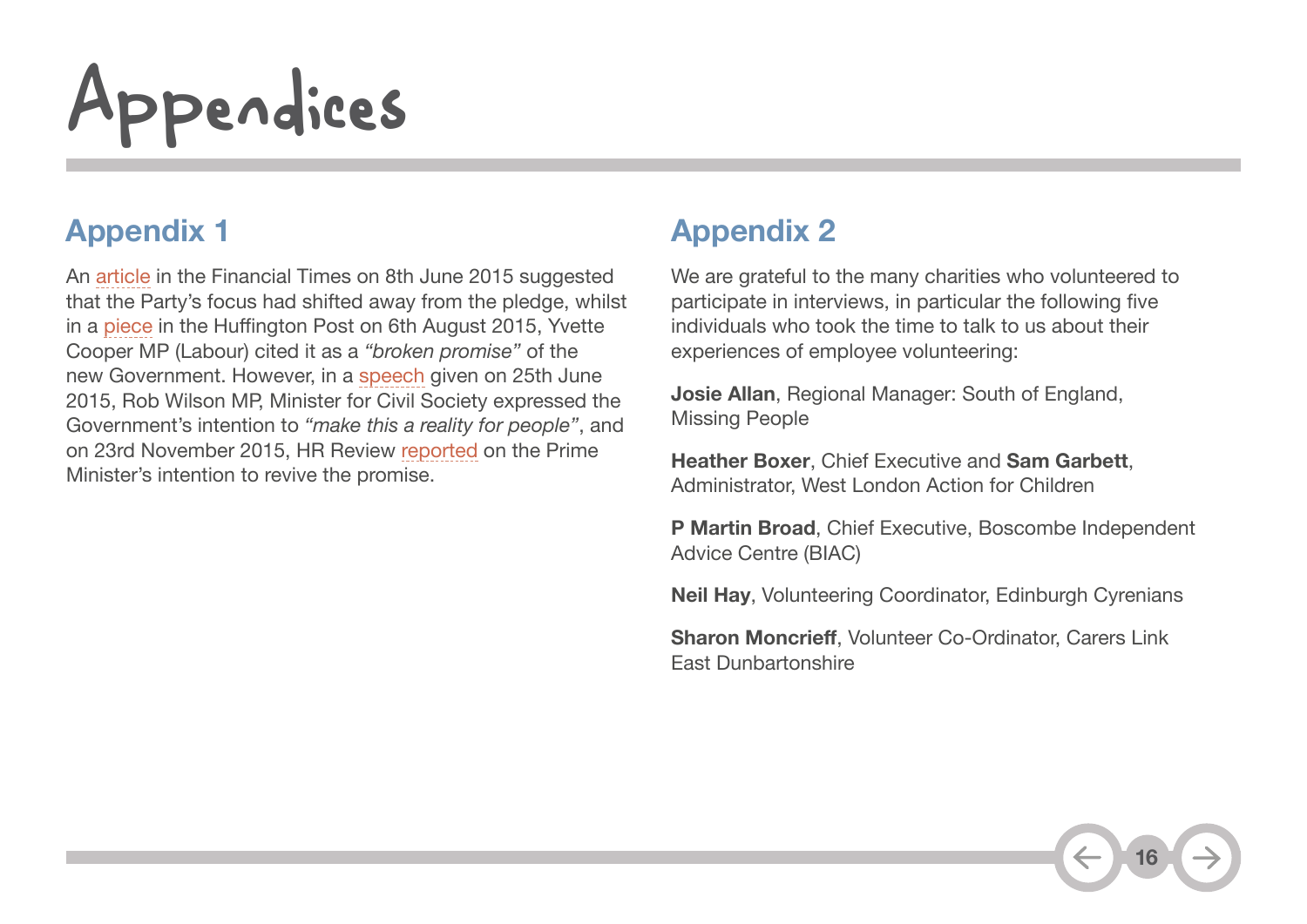## <span id="page-16-0"></span>**Appendix 3**

**A Model for Employee Volunteering**



### **Impact and business relevance**